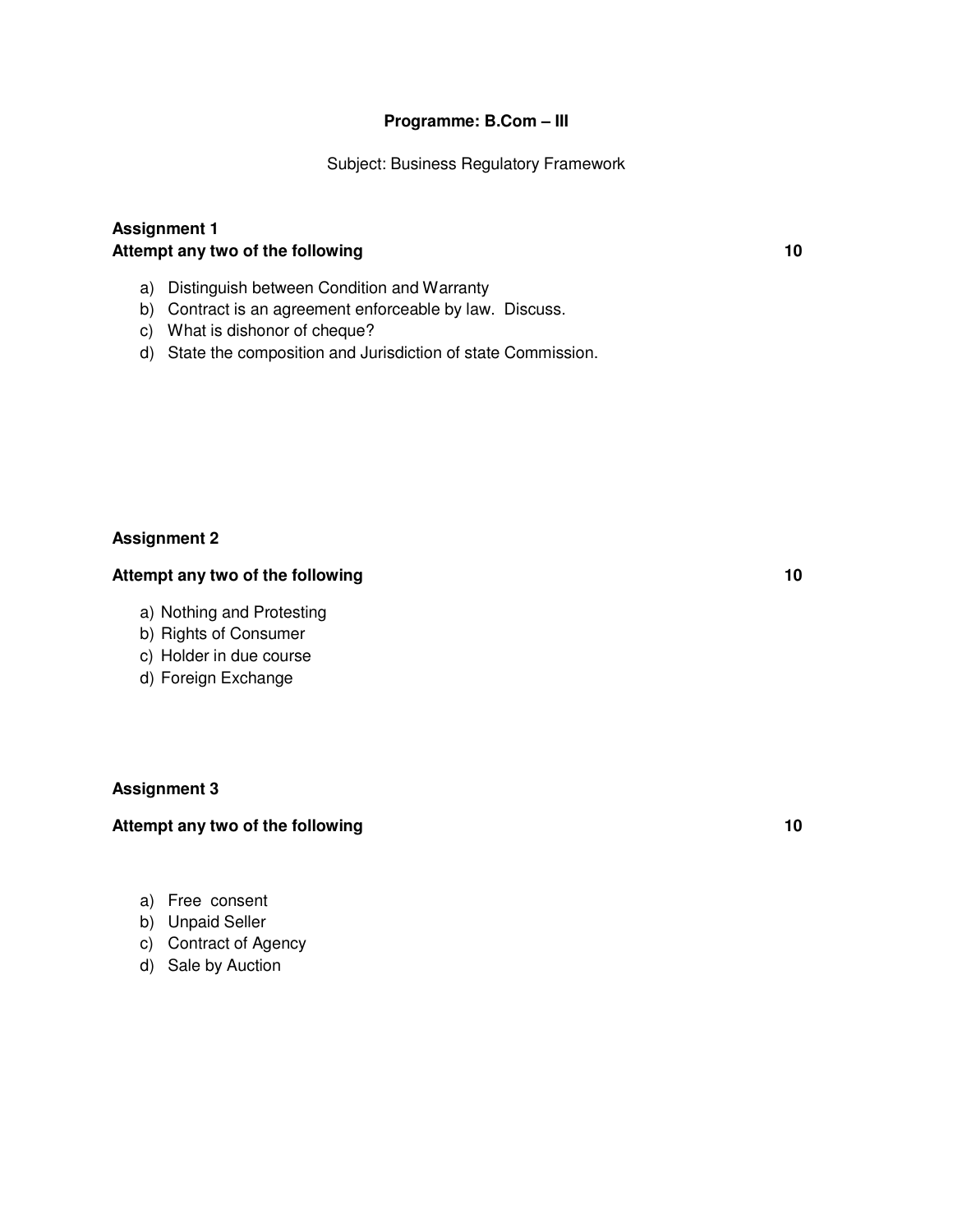## **Subject: Auditing and Taxation**

## **Assignment 1**

## **Define the following terms under Income Tax Act 10**

- a) Ordinary Resident
- b) Income
- c) Person
- d) Assesses
- e) Agricultural Income

## **Assignment 2**

## Attempt the following 10

- a) Define the term Auditing. Discuss the classes of audit
- b) Discuss the provisions of filling of return under Service Tax Act.

#### **Assignment 3**

## Attempt the following 10

- a) Auditing of Computerized Accounts
- b) Income from under section 80G
- c) Long term capital gain
- d) Clean and qualified Audit Report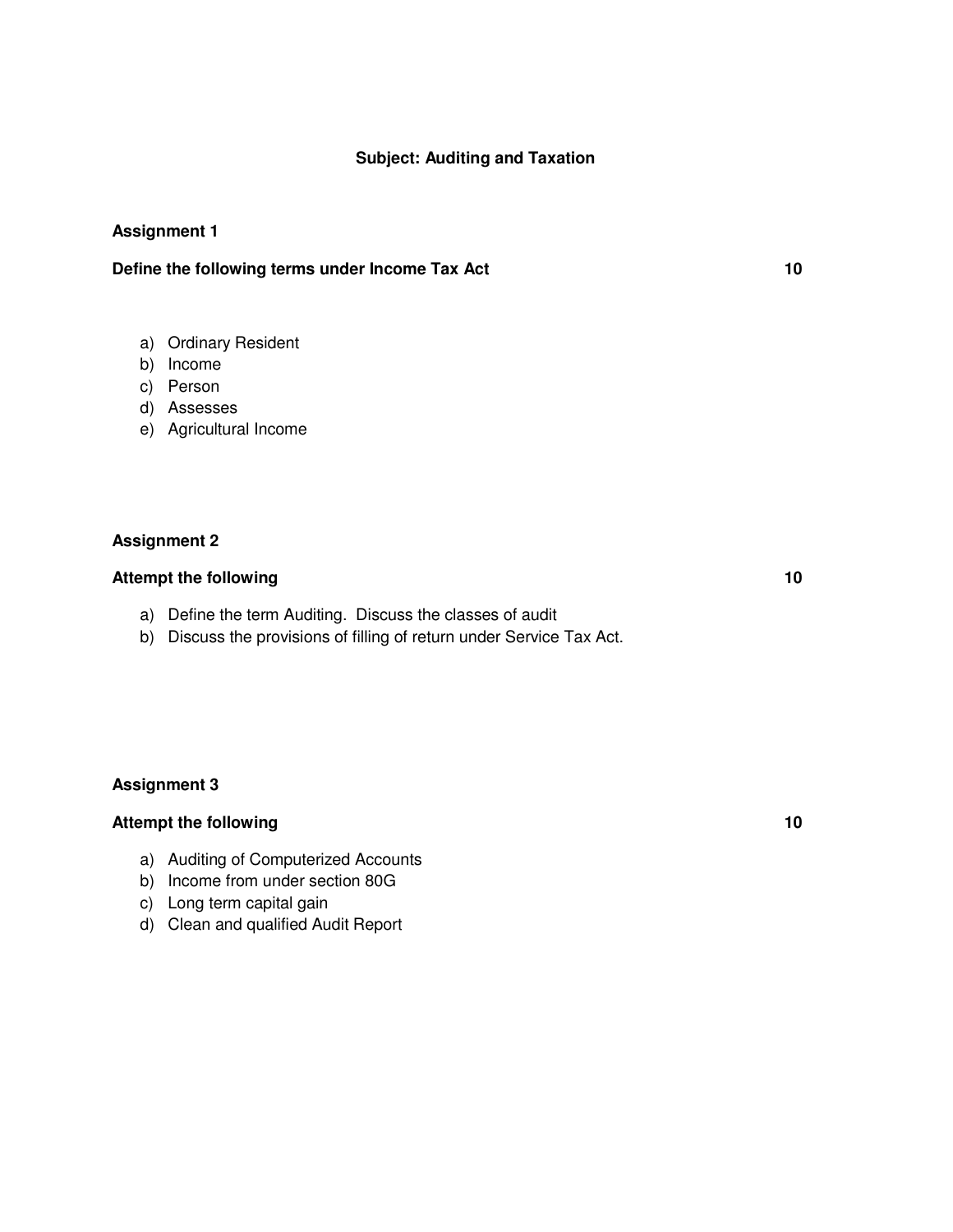## **Subject: Corporate Accounting**

## **Assignment 1** 10

Write a short note on any two of the following

- a) Non-banking assets
- b) Minority interest
- c) Compulsory winding up
- d) Capital profits

## **Assignment 2 10**

Write a short note on any two of the following

- a) Average clause
- b) Loss of profit policy
- c) Indian accounting standard II

## **Assignment 3** 10

The balance sheet of Modern India Ltd. as on 31<sup>st</sup> December 2010 stood as follows:

#### **Balance sheet**

| Liabilities                     | Rs.       | <b>Asset</b>         | Rs.       |
|---------------------------------|-----------|----------------------|-----------|
| Share capital 2000 8%           |           |                      |           |
| Redeemable preference shares of | 2,00,000  | <b>Sundry Assets</b> | 9,00,000  |
| Rs.100 each                     |           |                      |           |
| 50,000 Equity Shares of Rs.10   | 5,00,000  | Cash at Bank         | 1,70,000  |
| each                            |           |                      |           |
| <b>General Reserve</b>          | 70,000    |                      |           |
| <b>P&amp; L A/C</b>             | 50,000    |                      |           |
| Sundry creditors                | 2,50,000  |                      |           |
|                                 | 10,70,000 |                      | 10,70,000 |

The redeemable preference shares were redeemed on 1<sup>st</sup> June 2011 premium of 5% Not having sufficient profits available to redeem the whole issue the company issued 1000 7% Non-redeemable preference shares of Rs.100 each payable as to Rs.20 on application and the balance on allotment. These shares were duly taken up.

On 1<sup>st</sup> April, 2011 the company decided to utilize the capital redemption reserve to make an issue of Rs.10 equity Bonus Shares to the old equity shareholders.

Pass the necessary journal entries and Balance Sheet of the company there after.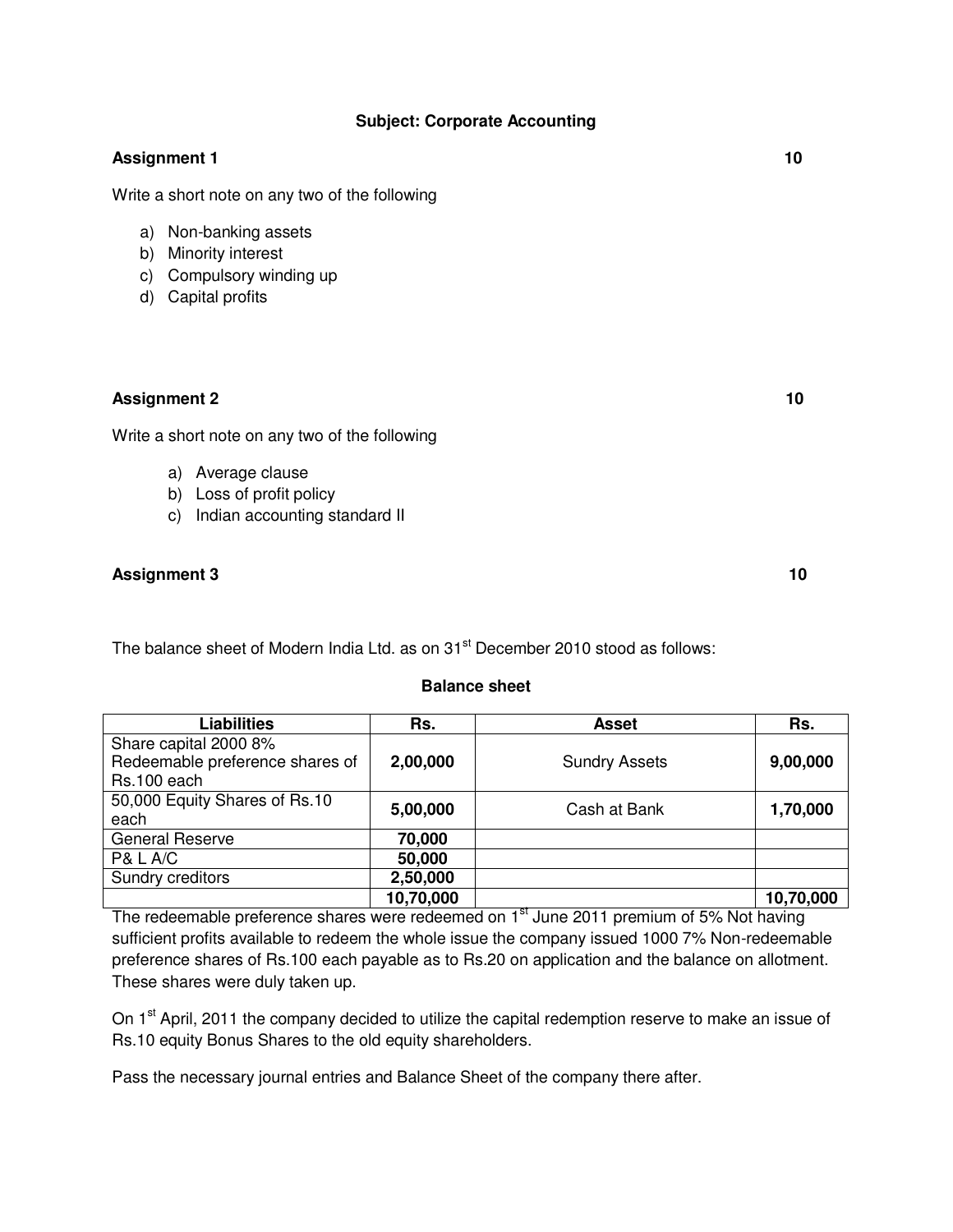## **Subject: Business Environment**

#### **Assignment 1**

## Attempt any two of the following **10**

- a) Explain the concept of business environment?
- b) What is the nature and types of unemployment in India?
- c) Explain the causes of poverty in India?
- d) What are the problems of small scale industries?

#### **Assignment 2**

## Attempt any two of the following **10**

- a) Describe nature of planning in India.
- b) What are the objectives of monetary policy?
- c) Explain in brief fiscal policy of India.
- d) Take a review of five year plans.

#### **Assignment 3**

## Attempt any two of the following **10** and the set of the following **10**

- a) Export Import policy of India
- b) World Bank
- c) Current Five year plan
- d) International Monetary Fund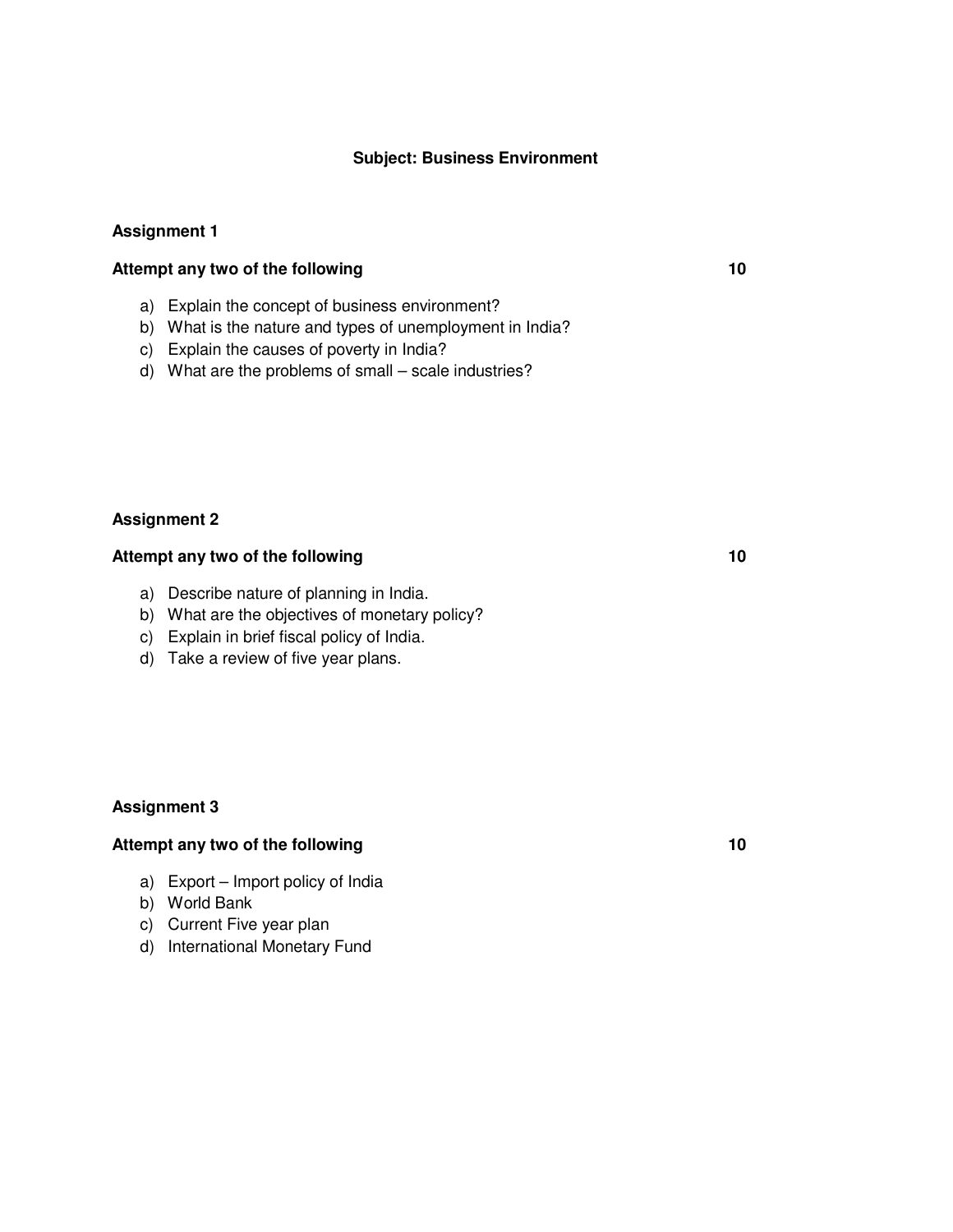## **Subject: Marketing-III**

#### **Assignment 1**

## Attempt any two of the following **10**

- a) Explain the role of advertising in modern business
- b) Advantages of Illustration
- c) Explain the social and economic aspects of advertising
- d) Benefits and limitations of Advertising

## **Assignment 2**

#### Attempt any two of the following **10** and the set of the following **10**

- a) Methods of selecting new clients
- b) Television Advertising
- c) Press Media
- d) Window display

## **Assignment 3**

## Attempt any two of the following **10**

- a) Direct & Indirect Appeals
- b) Decoration
- c) Balance in Layout
- d) Trade Mark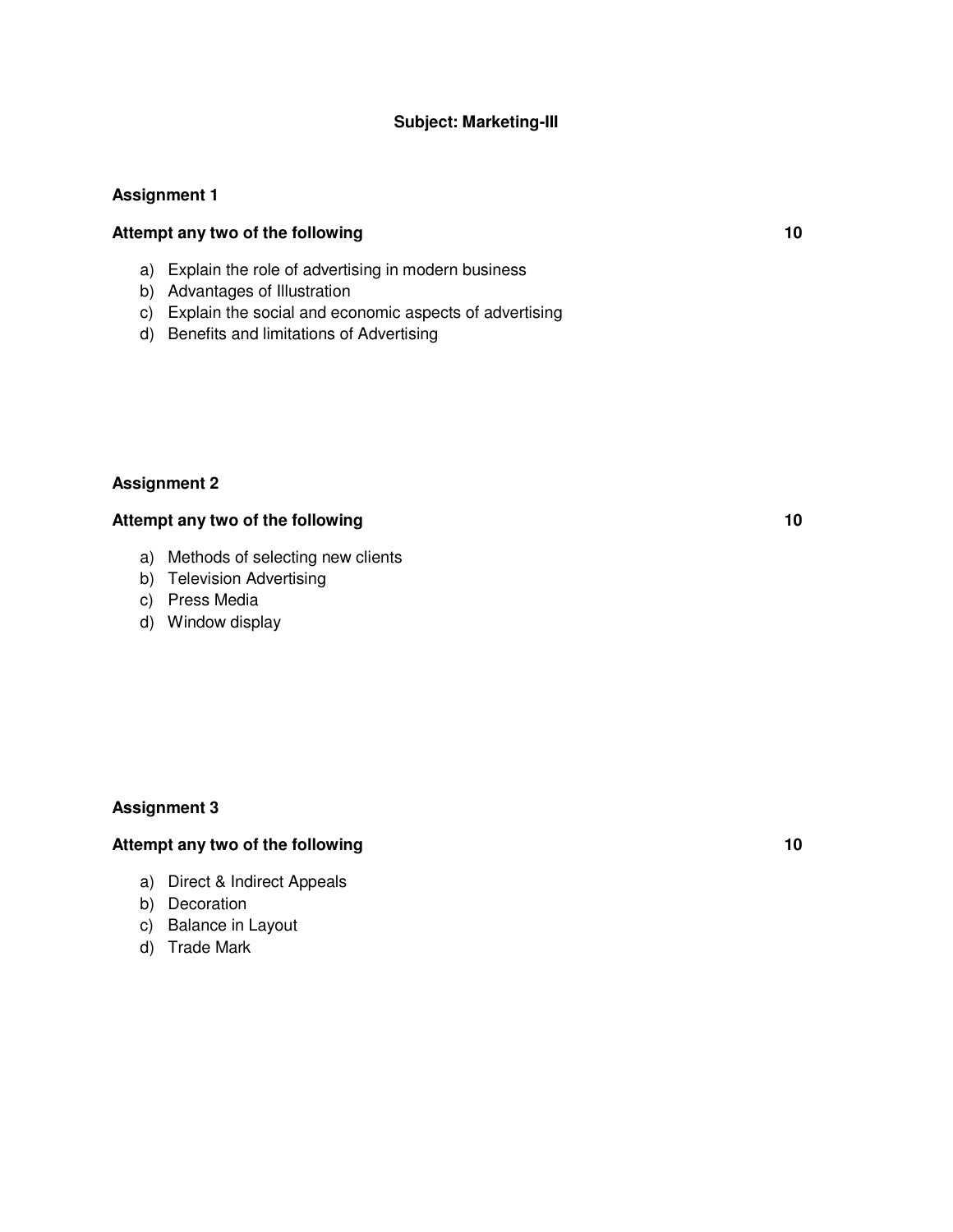## **Subject: Cost & Management Accounting-II**

## **Assignment 1**

## Attempt any two of the following **10**

- a) Break Even Analysis
- b) Performance budgeting
- c) Cost Audit

## **Assignment 2**

## Attempt the following 10

What is Budget? Write in details with meaning, Objectives of Budgetary Control and its Advantages and Disadvantages.

## **Assignment 3**

## Attempt the following 10

Define standard costing in detail.

Write nature, object, scope and advantages of cost audit.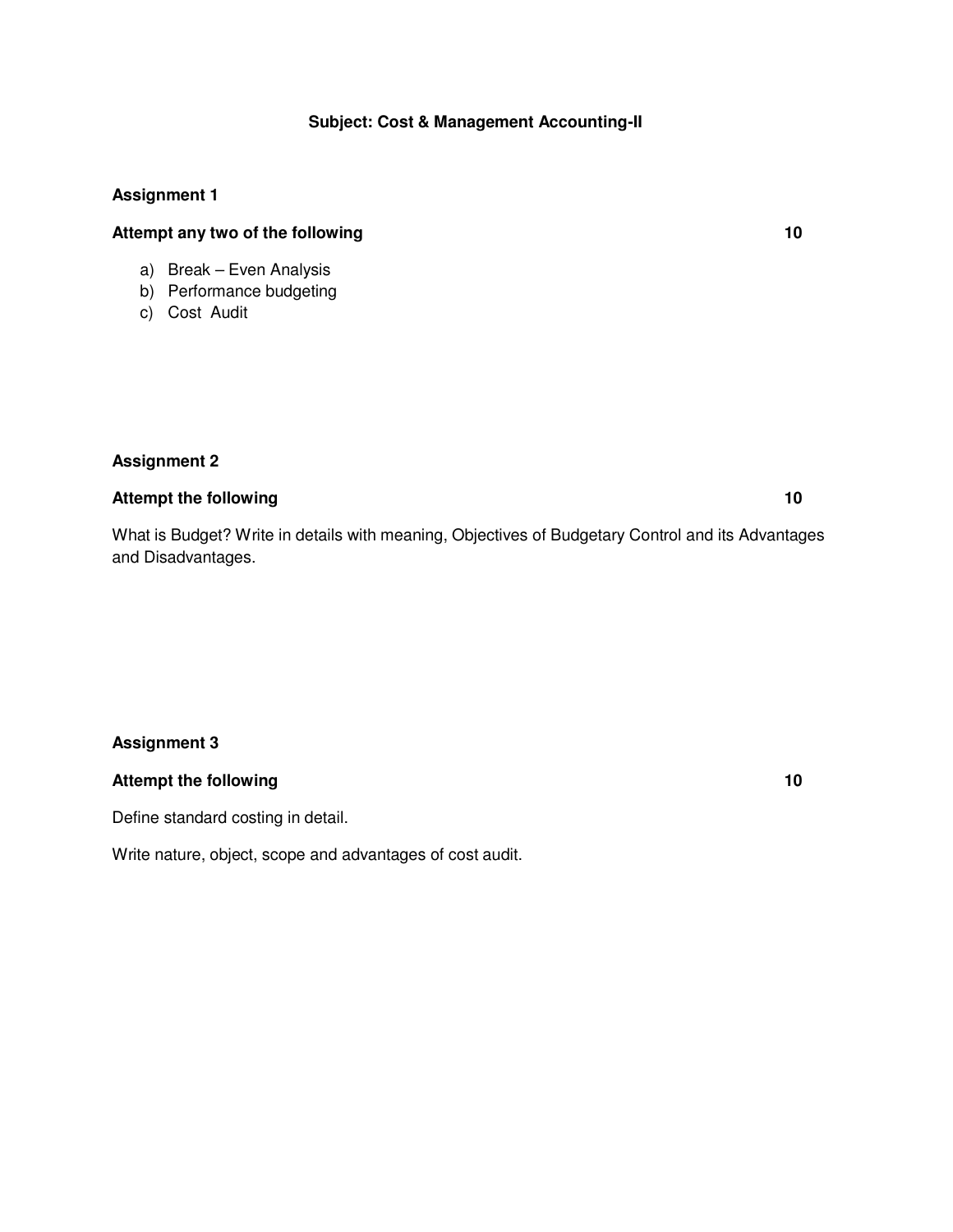#### **Subject: Cost & Management Accounting-III**

## **Assignment 1**

## Attempt any two of the following **10**

- a) Define Marginal Costing. Explain Practical uses of it.
- b) What is profit volume ratio? State its importance.
- c) State the various limitations of budgetary control system.
- d) What is Sales Budget? What procedure is followed to prepare it?

#### **Assignment 2**

#### Attempt the following 10

What are the advantages of standard costing?

Distinguish between Standard costing and Budgetary Control

#### **Assignment 3**

# Attempt the following 10

- a) Uniform costing
- b) Requisites of standard costing
- c) Labour variances
- d) Setting up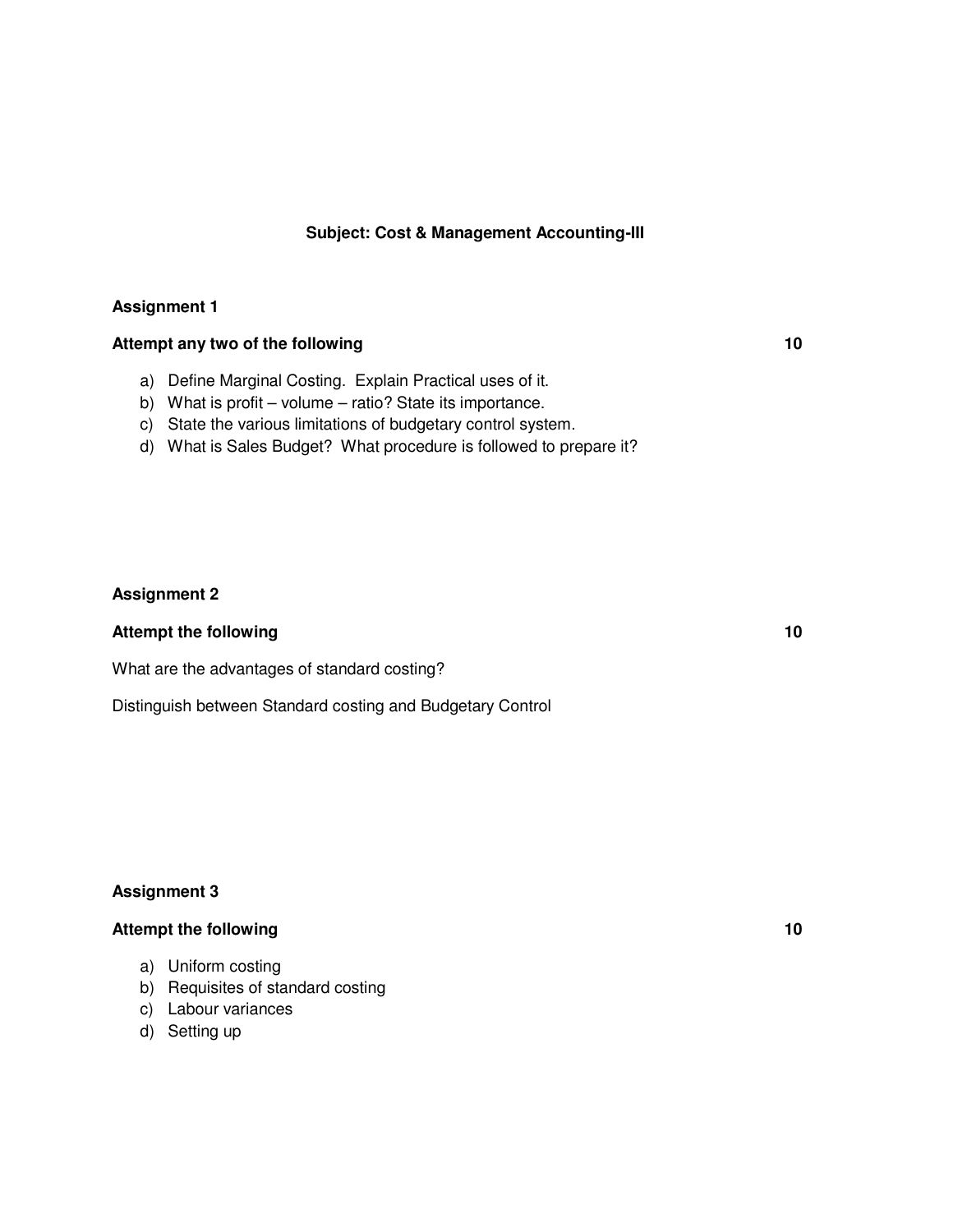#### **Subject: Business Entrepreneurship-II**

#### **Assignment 1**

## Attempt any two of the following **10**

- a) What do you mean by 'Market Survey'? State its importance.
- b) What is 'Privatisation'? Explain its benefits.
- c) Discuss various points to be considered while selecting suitable form of organization.
- d) Explain in detail 'Seed Capital Scheme'.

#### **Assignment 2**

## Attempt any two of the following **10**

- a) What are various personnel problems of small entrepreneurial business unit?
- b) Define 'Multinational Corporation'. Explain its merits.
- c) What are the causes of sickness of small scale unit?

#### **Assignment 3**

## Attempt any two of the following **10**

- a) Change or die
- b) Multinationals in India
- c) Symptoms of sickness
- d) Storing problem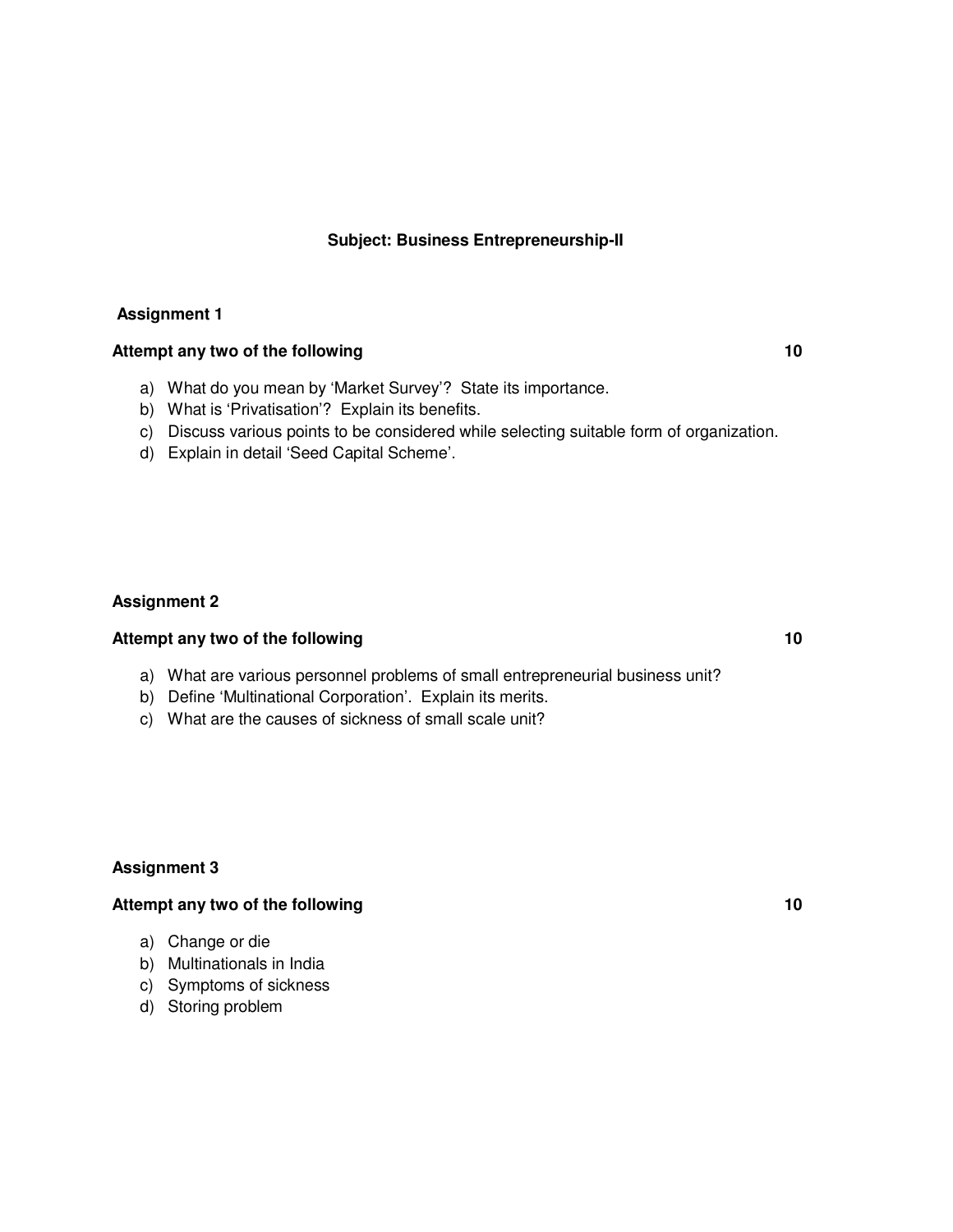## **Subject: Business Entrepreneurship-III**

#### **Assignment 1**

## Attempt any two of the following **10**

- A. Explain the various principles of innovation
- B. Discuss in brief trait theory of leadership.
- C. What is Organizational behavior? Explain its scope.

#### **Assignment 2**

Attempt any two of the following **10 Attempt any two of the following 10** 

- **a. Discuss the contribution of Rahul Bajaj in the field of industry**
- **b. Why employees resist to change?**
- **c. What is conflict? What are its causes?**

## **Assignment 3**

## Attempt any two of the following **10** and the set of the following **10**

- e) Goal setting theory
- f) Assumptions of theory X
- g) Conflict management'
- h) A change model